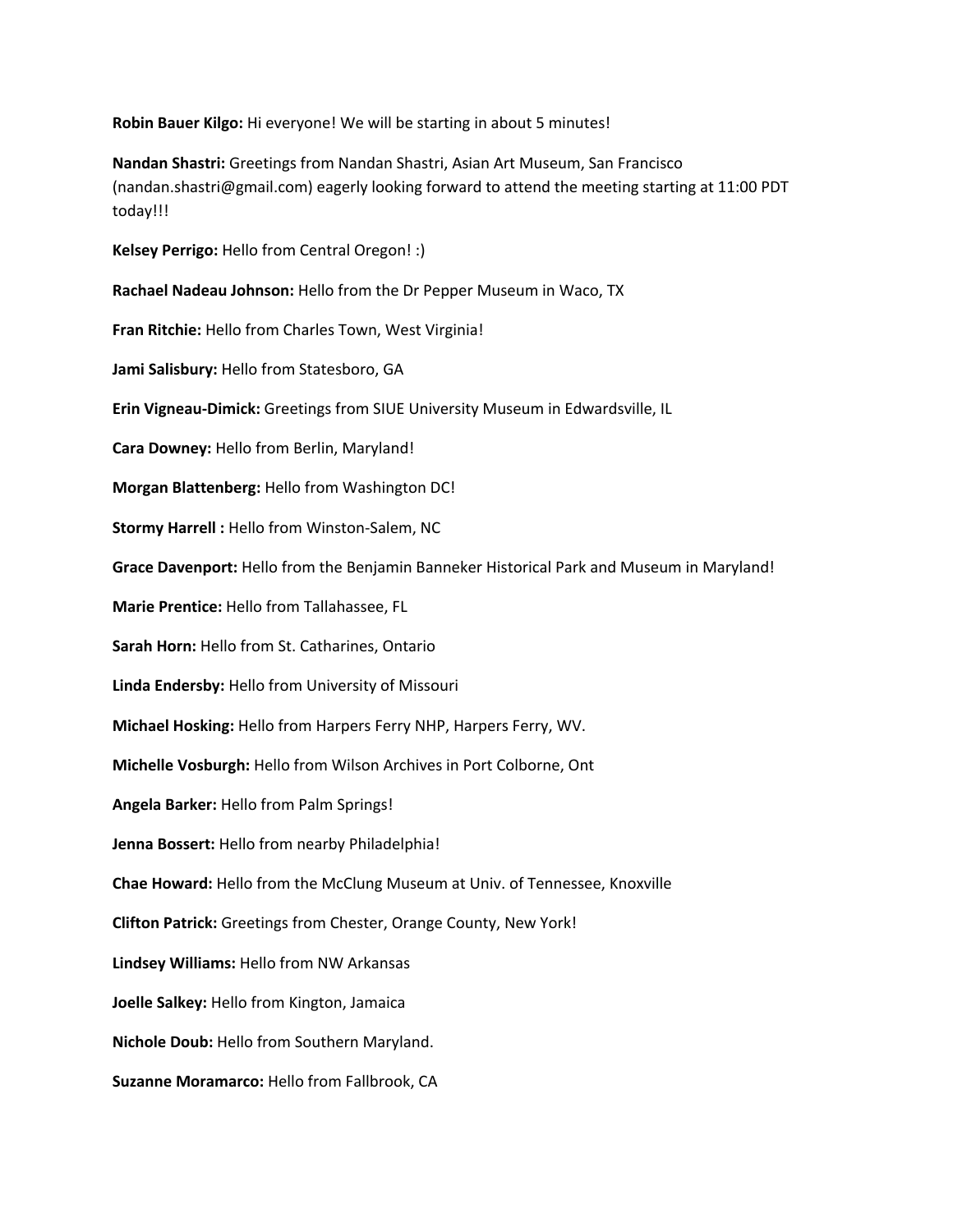**Patricia Reid:** Hello from the Lake Champlain Maritime Museum in Vergennes, Vermont!

**Jane Rousseau:** Hello from Boston, Massachusetts!

**Mohamed Abbas:** Hello from Babylon, Nebuchadnezzar II Museum

**Victoria Sharp:** Victoria Sharp, MA Candidate Anthropology with Certificate in Archaeology, Monmouth University

**Julie Blood:** Hello from Sacramento, CA

**Leslie Freund:** Hello from Berkeley, CA.

**Cristina Cabello:** Hello from Archaeological Conservation Service in Madrid, Spain

**Pam Barkas:** Hello from Monrovia, California

**Meg Cook:** Hello from Mississippi Dept of Archives and History in Jackson, MS! **Molly Kamph:** Hello from Washington DC! **Matt Knight:** Hello from Smithfield, VA! **Josephine Bloodgood:** Hello from Historic Huguenot Street in the Hudson Valley, **Kristine Schenk:** Hello from University of Georgia Laboratory of Archaeology in Athens, GA **Elise LeCompte:** Hello from Gainesville, FL, the Florida Museum of Natural History **Katharine Corneli:** Howdy from Price, Utah **Alena Renner:** Hello from the American Civil War Museum in Richmond, VA! **Kathryn Fay:** Hello from a very hot and smoky Denver, CO! **Kasey Calnan:** Hello from Garrison, NY! **Areta Vovk:** Hello from New Jersey! **Lexie Palmer:** Hello from Cashmere Museum & Pioneer Village, Cashmere, WA **Elise LeCompte:** Hi Leslie--It's been a long time. Hope you're doing well. Elise **Heather Culligan:** Hello from Tampa, FL! **Angela Neller:** Hello from the Wanapum Heritage Center in Washington State **Tom Reitz:** Hello from Ontario.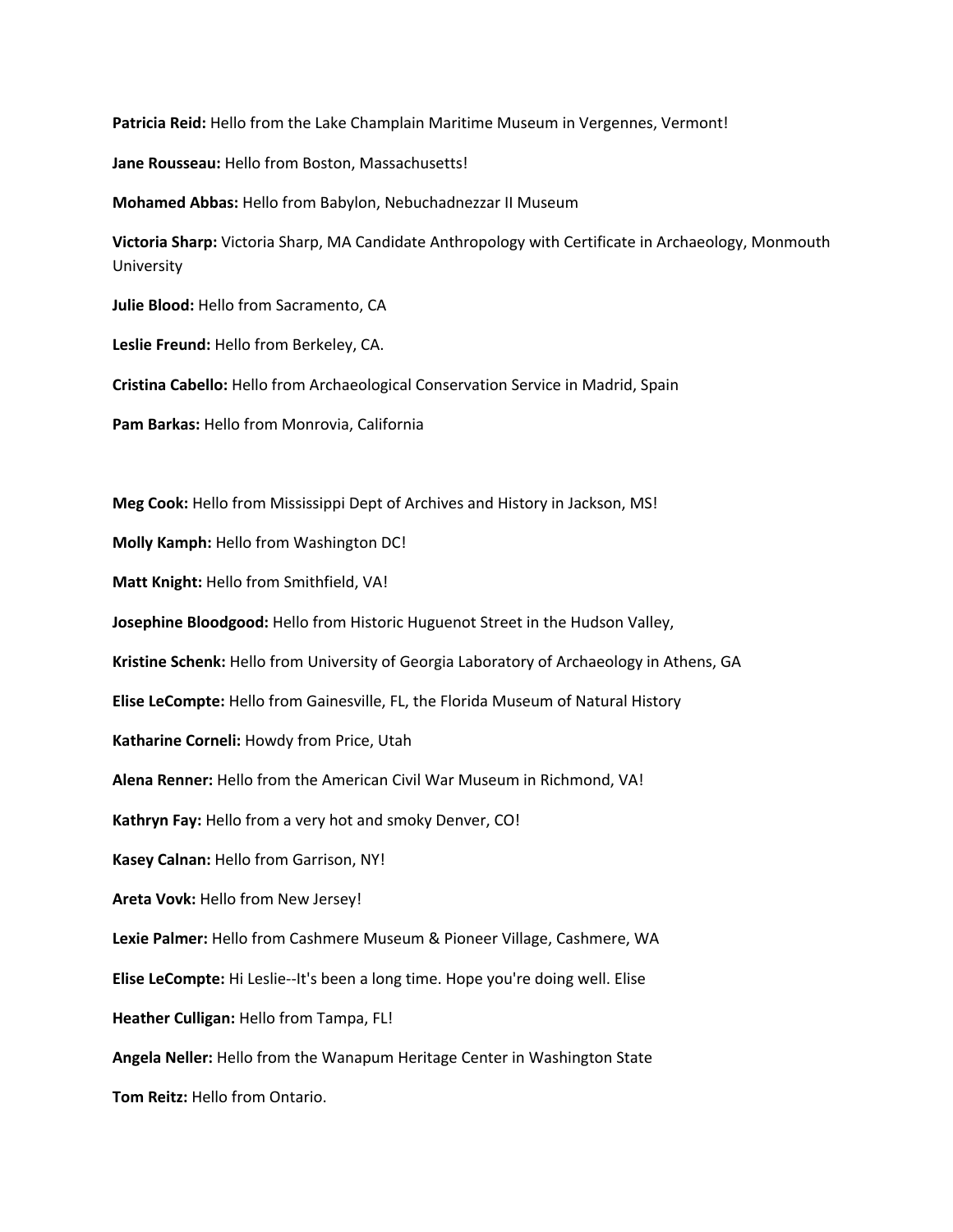**Anais Grateau:** Hello from Pittsburgh **Cody Robinson:** Hello from Denver, CO! **Asta Vasiliauskaite:** Hello from Kaunas, Lithuania **Ann Schempp:** Hello from Moses Lake, WA! **Robby Elmore:** Hello from Montgomery, Alabama! **Lynn Bethke:** Hello from the Museum of Culture and Environment at Central Washington University! **Audrey Malachowsky:** Hi from Staten Island Museum! **Elizabeth Hale:** Hello from beautiful Ottawa, Ontario, Canada. Hope everyone is well! **Stacey Girling-Christie:** Hello from the Canadian Museum of History, Gatineau, Quebec **Christian Roesler:** Hello from Memphis, TN! **MELISSA PHILLIPS:** Hello from Windsor Ontario **Stephen Bramer:** Hello from Dallas **Giselle Diaz:** Hello from San Antonio, Texas. **Neal Matherne:** HI! Neal Matherne - Ballston Spa NY (Skidmore) **Daiane Pereira:** Hello from Brazil **Sally Johnson:** Hello from Montrose, Colorado **Christine Lane:** Hello from Stafford, VA! **Patricia Lissa:** Hello from Buenos Aires, Argentina **Martina Caruso:** Hello from the South Street Seaport Museum in New York! **Robin Horn:** Hi from Huntington,NY **Carrie Duran:** Hi from Gastonia, NC! **Rachel Farkas:** Hello from Boston! **Lisa Robinson:** Hello - would be from the San Lorenzo Valley - but have been evacuated! **Brooke Pollio:** Hello from London **Eva Labson:** Hi from NYC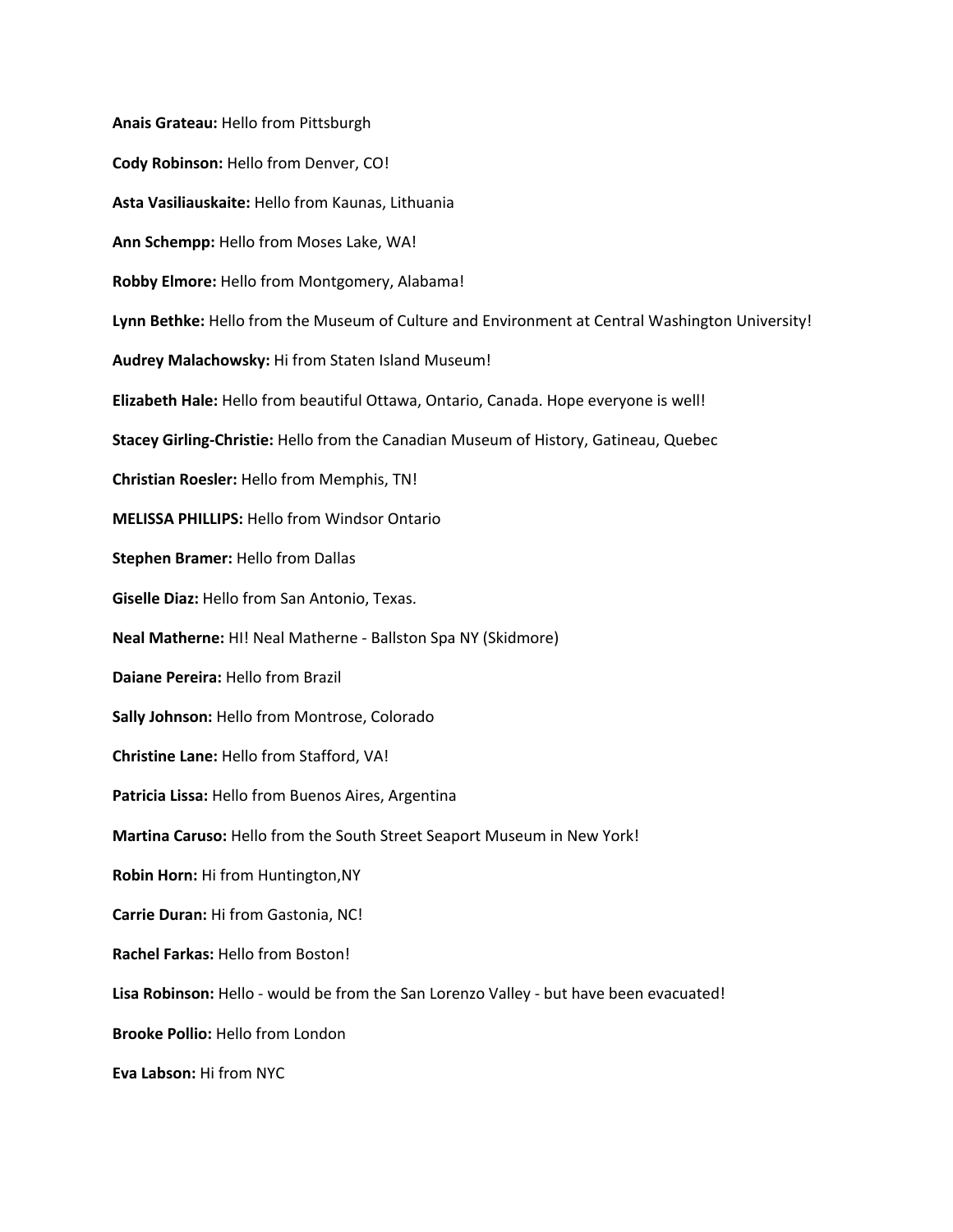**Samantha Schafer:** Hello from Oklahoma City! **Jason Skoog:** Hello from La Crosse, Wisconsin. **Alison Clark:** Hello from the Met in New York (and from Beloit c/o 2001!) **Niko Sanguinetti:** Hello from Juneau, Alaska! **Jared Norman:** Jared Norman. Hello from Moscow, ID **William Brown:** Hello from the State Archives of North Carolina in Raleigh, NC **Brianne Schreck:** Hi from Brighton, Colorado! **Kayla Leonard:** Hello from New Bern, NC **Elise LeCompte:** Hi Marie from Elise **Vera Wilhelm:** Hello from Federal University of Goiás Br **Christopher Sabick:** Hello, from Vergennes Vermont! Lake Champlain Maritime Museum **Soraya Serra Collazo:** Hi from Puerto Rico **Rachelle Anne Geline Ureta:** Hello from the National Museum of the Philippines **Ingrid Neuman:** Hello from the RISD Museum in Providence, RI! **Louise Ranger:** Hello from Parks Canada - Ottawa, Ontario Canada! **Anna Goss:** Hello from New York City! **Marie Prentice:** Hi, Elise! **Kevin Jenkins:** Hello from Halifax, Nova Scotia, Canada! **Kevin Jenkins:** OH! Hi Louise! **Todd McMahon:** Hello from Denver, Colorado **Laura Phillips:** Hi from the Burke Museum in Seattle! **Noelle Scarfone:** Hi from Fort Sill National Historical Landmark and Museum **Mohamed Abbas:** this is my first time to attend a webinar **Stacey Girling-Christie:** Hi Kevin **Janet Lundy:** Hello from the Valentine in Richmond, VA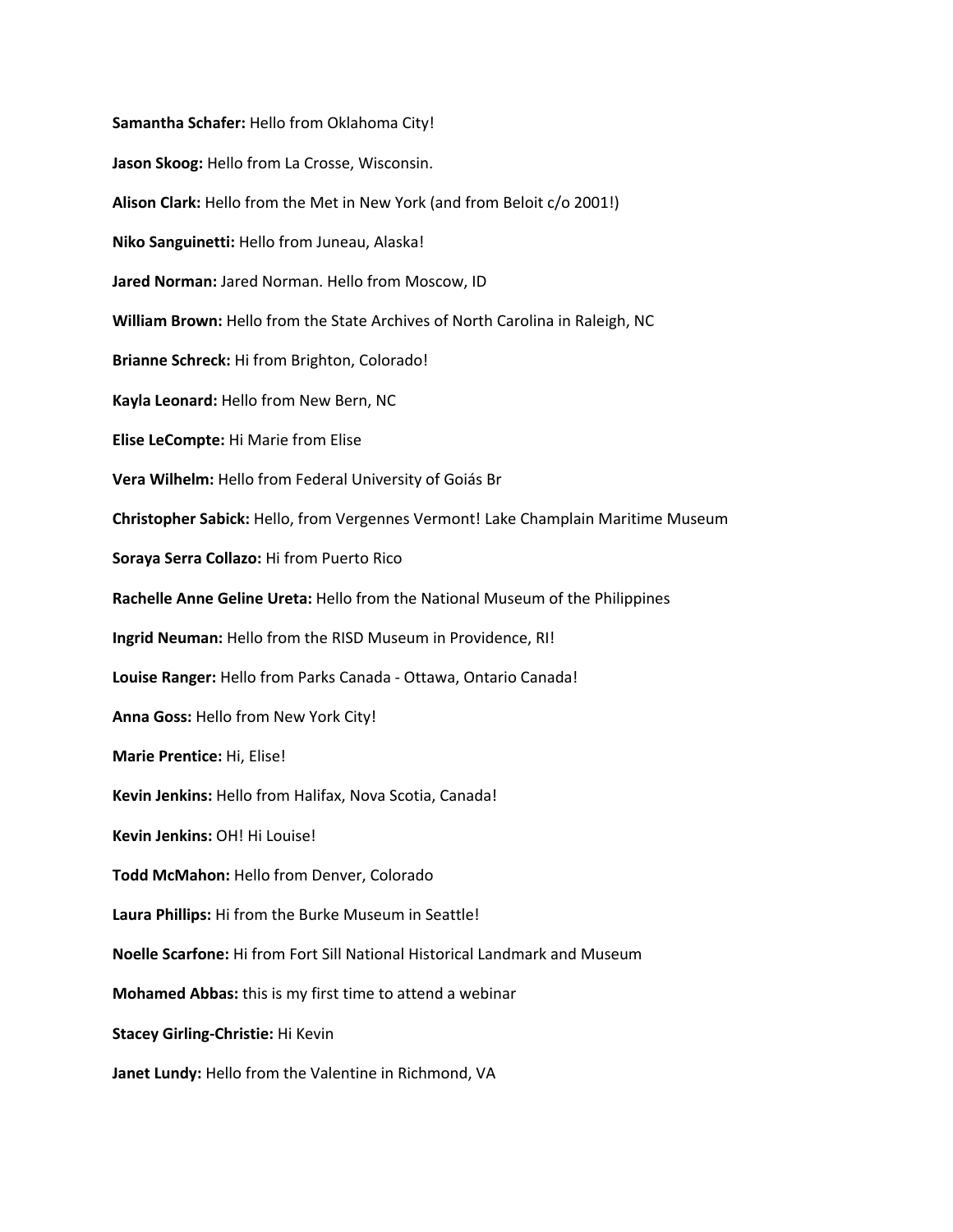**Kevin Jenkins:** Hi Stacey!!!! **William Brown:** Welcome Mohamed!! **Natasha Thompson:** Hello from the UK! Excited for this webinar. **Sam Snell:** Hi from the Smithsonian's National Collections Program :) **Siri Linz:** Hi from the Burke Museum in Seattle! **Beth Reid:** Hi Janet!!! I'm also from the Valentine in Richmond VA **Jessica McPheters:** Hello from San Diego :) **Janet Lundy:** Hi Beth!!! **Sarah Johnson:** Hello from Mansfield, MA **Dana Hicks:** Hello from La Jolla, California **Angela Neller:** Hello from Ellensburg, Washington! **Carol Hughes:** Hello from Ontario Canada **Stacy Flores:** Hello from Los Angeles! First time here :) **Stephanie Craig:** Greetings from Grand Ronde Tribal museum in Oregon! **Kaman Hillenburg:** Hi from overcasted Evansville Museum in Evansville, Indiana! **Tracy Bidwell:** Hello from Norman, Oklahoma! **Wendy Sczechowicz :** Hello from the City of Miami **Missy Mikulecky:** Hi From San Francisco! **Wendy Wright:** Hello from Texas Panhandle **Victoria Cacchione:** Hi from Tallahassee, FL! **Adelheid Hansen:** hello from the UK! **peggy McKendry:** Hi from Buffalo, NY! **Ivana Rigacci:** Hello, from Buenos Aires, Argentina **Khristaan Villela:** Hello from Santa Fe **JULIANN CYDYLO:** Hello from Boston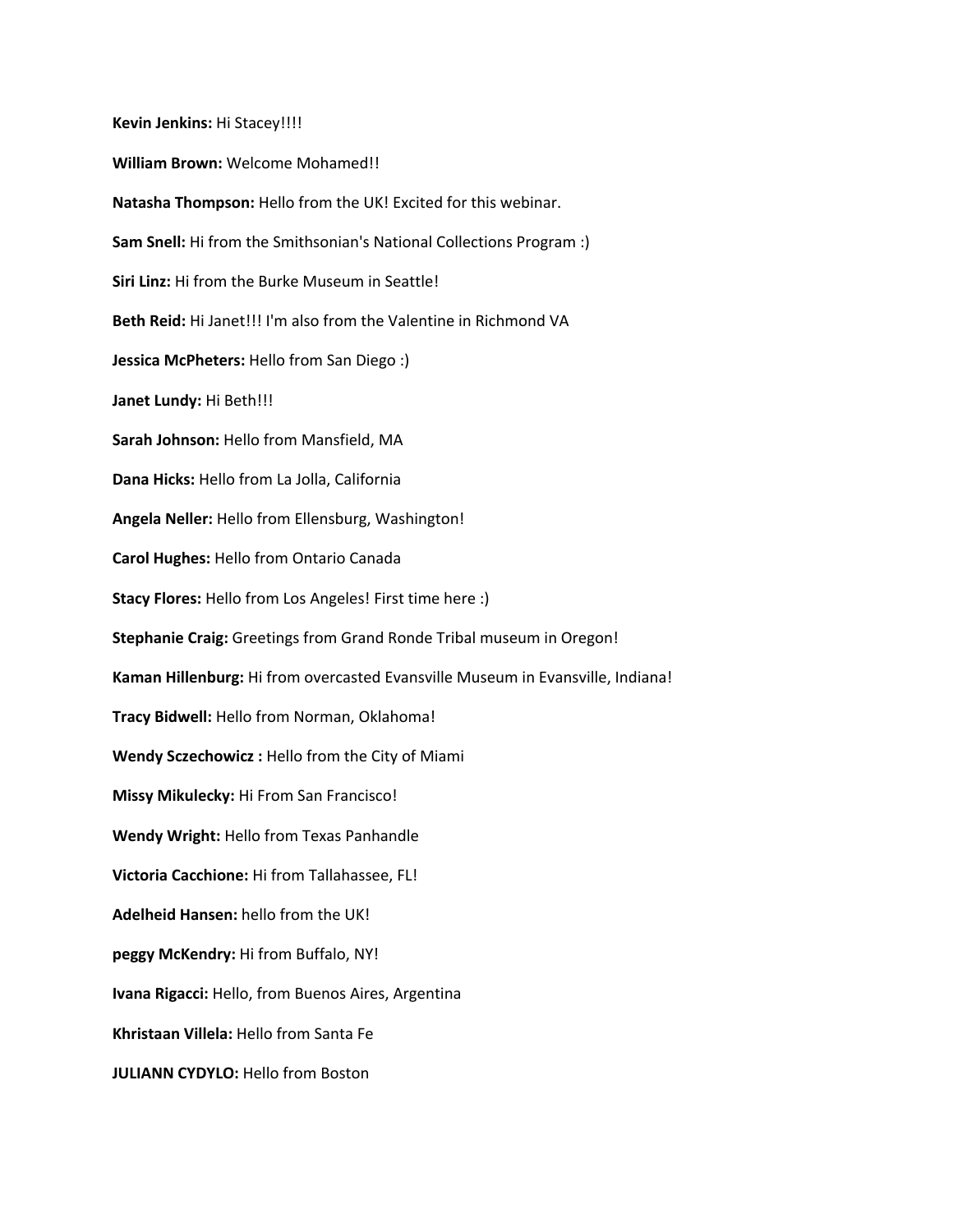**Robin Bauer Kilgo:** Feel free to put your questions here through the chat and we will keep an eye on them through the discussion!

**Mark Mann:** Hi from Athens, GA.

**Destiny Crider:** hello from Luther College

**Holly Antone:** Hello from Maricopa, Arizona

**Naomi E Glenn:** only Feedback would be to add subtitles or Closed Captioning of some kind. I believe Google has come out with items. If this could be utilized for the next webinars and courses?

**Elizabeth Hale:** Hi Kevin Jenkins!!!

**Michelle Chavez:** Hello from NPS Johnson City, Texas.

**Naomi E Glenn:** But Hello from Hearst Castle CA State Park Historic Park :)

**Robin Bauer Kilgo:** Hi @Naomi. Thanks for the feedback. We are looking at some other platforms for the program. When we post the sessions on YouTube we do make sure they are close captioned.

**Heather Otis:** Hi from Marco Island, FL!

**Naomi E Glenn:** <3 Yay!

**Robin Bauer Kilgo:** I like seeing all of my Florida folks here!

**Charmaine Wong:** Hello from Bishop Museum, Honolulu!

**Teodorescu Iulia:** Hello from Romania Sibiu

**Katy Hess:** Hello from Bowers Museum, CA!

**Harshada Wirkud:** Hello from Mumbai, India

**Chakira Santiago:** Hola!! from San Juan, Puerto Rico

**Melanie Hugron:** Hi from Ottawa, Canada...

**Robin Bauer Kilgo:** Hi Chakira!!

**Jerry Howard:** Hello from OC Parks Orange County, Ca

**Amanda van Woert:** Oh, those pictures are traumatizing!

**Victoria Cacchione:** Hi Jerry!

**Chakira Santiago:** Hey!! Robin!!

**Daiane Pereira:** Hello, the audio is not working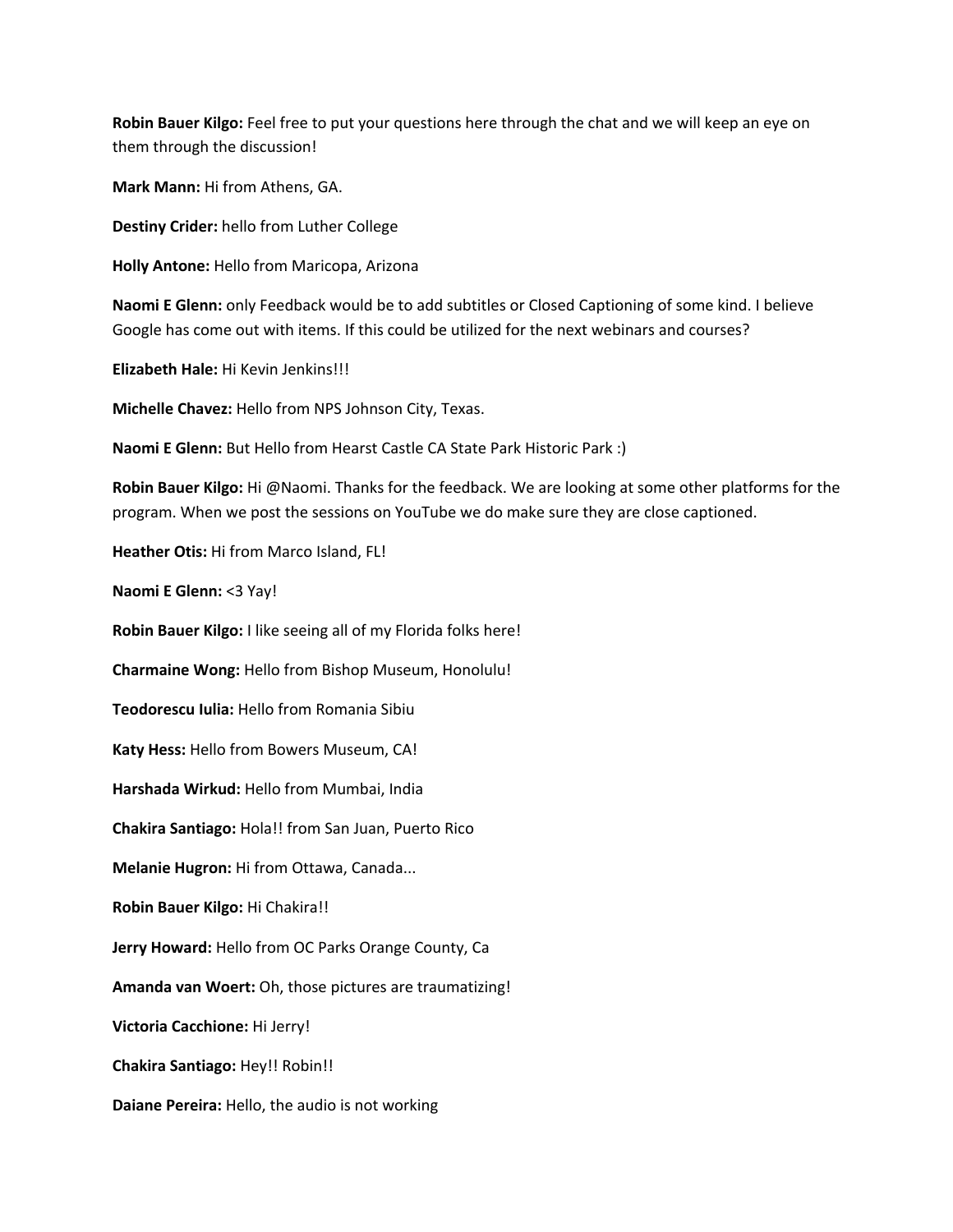**Janice Nosal:** Hi Victoria! **Mike Morneau:** @Daiane, refresh your browser. **Victoria Cacchione:** Hi Janice! **Anna Richardson-Thomas:** Hi from Trinidad and Tobago **Valerie Butterfield:** Hello from Central Texas! **Jerry Howard:** Victoria!!!! **Jerry Howard:** Hello Katy! **Luise Wolf:** Oh, that's too real. **Jerry Howard:** Hello Charmaine! Long time no Talk **Katy Hess:** Hi Jerry! Good to see you here! **Eva Labson:** YIKES! **Sarah Horn:** Hi Luise! :) **Matt Knight:** Wow **Luise Wolf:** Sarah! Hello! **Charmaine Wong:** Hi Jerry! It's definitely been a while! **Rebekah Furey:** The slide show is one slide ahead of the speaker

**Robin Bauer Kilgo:** HI @Rebekah. You might want to refresh your browser. That might help sync up the slide and the audio.

**Marie Prentice:** anyone else have issues with 4 mil bags deteriorating?

**Alena Renner:** @Rebekah, also you can click on the links above to open a window with the entire slide presentation and scroll through the slides at your pace

**Katy Hess:** @Marie yes! our bags from the 90s are falling to pieces at the slightest touch. We're phasing them out

**Robin Bauer Kilgo:** That's a good question @Marie Prentice. Will follow up w/ the presenter.

**Leslie Freund:** Marie, do you use food-grade, virgin, polyethylene bags? ...everything will deteriorate, but some plastics are more stable than others.

**Marie Prentice:** @Katy Ah, ok. We're not alone then.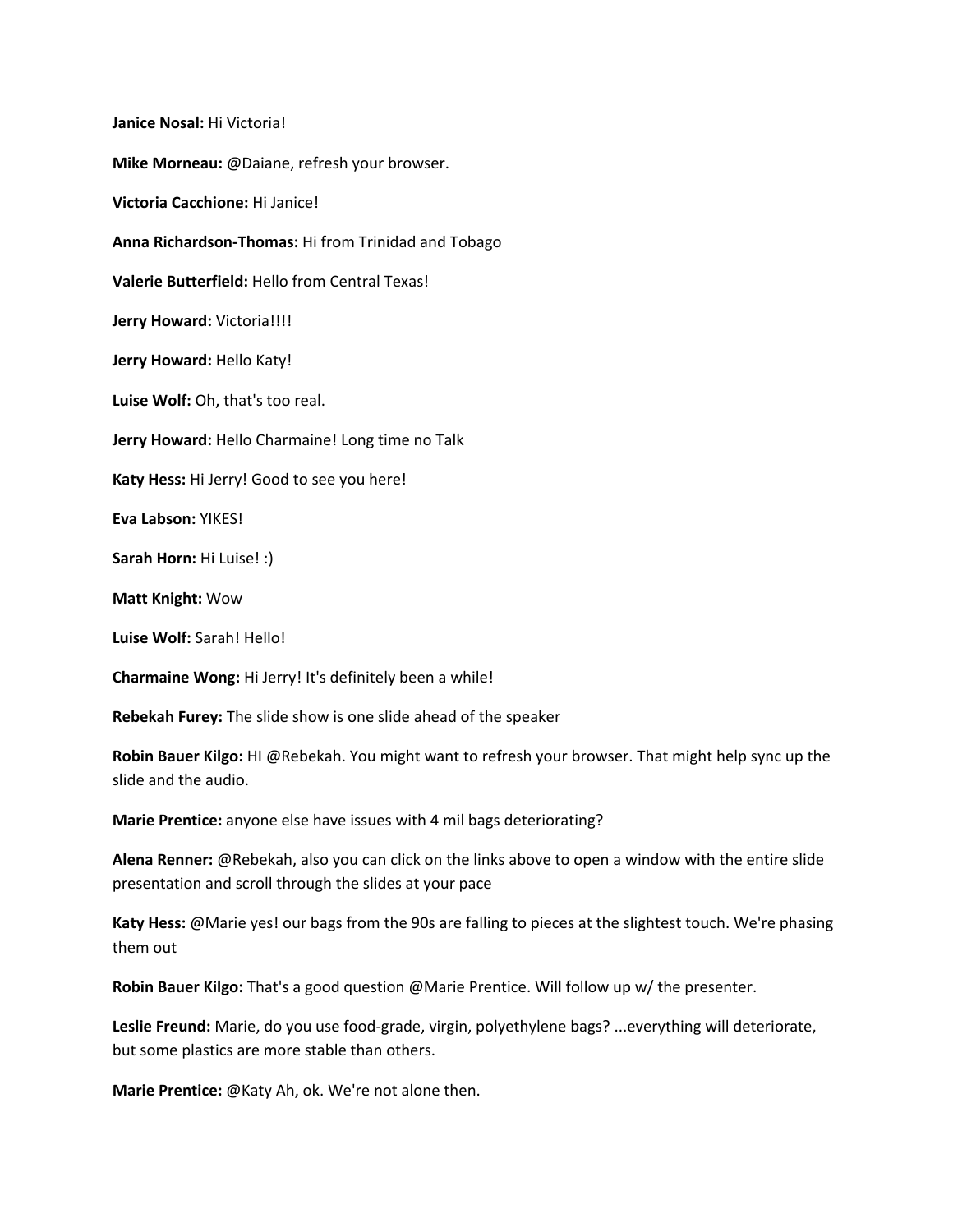## **Marie Prentice:** Thanks, Robin!

**Marie Prentice:** Mini grip 4 mil

**Marie Prentice:** "archival" in other words. We're in same boat- collection was rebagged in 90's , and they just crumble

**Robin Bauer Kilgo:** Many mistakes can be attributed to the 90s @Marie.

**Robin Bauer Kilgo:** :)

**Elise LeCompte:** Marie--We have always ordered bags from Associated Bag and have had no problems with them. I've been here since 1984 We do have a problem with opening and closing the small bags. The bag tears on either side of the "zipper" track sometimes.

**Marie Prentice:** Elise, we have that problem as well. Can you send me a link after this?

**Nandan Shastri:** Question to Panel speaker: Any tips for storing ivory art objects? Curator Nandan Shastri (California)

**Robin Bauer Kilgo:** Got it @Nandan. Will save to the list.

**Tom Reitz:** Question: Thinking of historic sites archaeological collections in North America from the 1700s and 1800s, frequently there are large volumes of sherds of broken window glass, rusty nails, bricks, sherds of British-made ceramics, and other objects that are largely non-diagnostic. Are any museums or collection repositories deaccessioning these types of objects, i.e., returning them to the earth?

**Eva Labson:** Love the boxes

**Elise LeCompte:** @Marie--Yes.

**William Hoffman:**

Another good resource http://www.publications.gc.ca/site/eng/9.810406/publication.html

**Christina Hodge:** Greetings from Stanford! we'd caution against linen archival tape for any longer term or larger DIY boxes, it was used here in the past (ca. 2010) and are all failing now.

**Lindsey Williams:** @Christina, which brand did you use? Was it self-adhesive backed?

**Melanie Hugron:** @Christina: same. We've found that linen tape tends to fail after a few years, or earlier if exposed to humidity fluctuations. (sorry, no idea what brands, I think it was more than one kind)

**Lindsey Williams:** Thanks @Melanie and Christina for the insights!

**Nandan Shastri:** Harold Plenderleith and The Conservation of Antiquities and Works of Art\*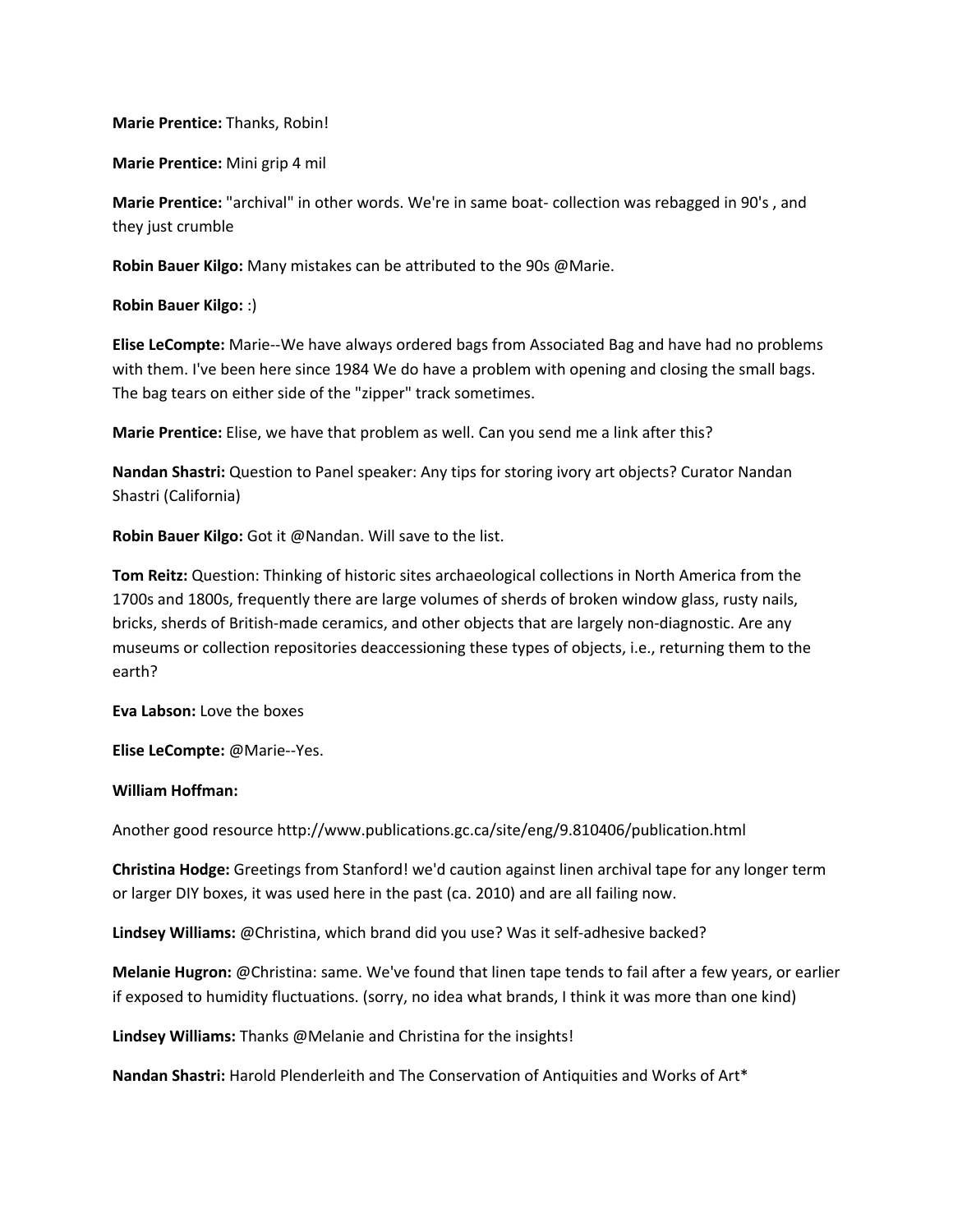## Andrew Oddy

Científico de la Conservación, Reino Unido, waoddy@googlemail.com

## **Abstract**

The book by Harold Plenderleith entitled The Conservation of Antiquities and Works of Art that was published in 1956 was a seminal event for conservators that marked their emergence from the shadows of museum basements into the light of a new profession. Harold Plenderleith, who lived through almost all of the 20th century, witnessed - and fostered - that emergence and his magnum opus played no small part in the metamorphosis. This paper puts the book in the context of Plenderleith's life and career at the British Museum from 1924 until 1959 and then as the director of ICCROM in Rome.

Keywords: Plenderleith, history, conservation, antiquities.

**Kellie Bowers:** Hi to all UMass Boston folks! I see we are well represented here!

**Katharine Corneli:** Several outdated techniques in plenderlith. Good overall but please check with a conservator before undertaking any treatments.

**Christina Hodge:** @Lindsey: It was self-adhesive backed linen looking, before my time here (and we moved into a controlled environment) though so no info recorded on what it was. DEF were humidity fluctuations!

**Erik Farrell:** I would caution using Plenderleith alone; while it was cutting edge at the time of publication, it is outdated now.

**Marie Prentice:** HI, Kellie!

**Kellie Bowers:** Hi @Marie Prentice!

**Victoria Cacchione:** Hi Kellie!!

**Katharine Corneli:** Nicolette - can I email for more detail about your proficio nomenclature? Or can you recommend another reference? Have had lots of trouble with this in Proficio.

**Elise LeCompte:** Nicolette--Thank you for mentioning my repositories chapter in MRM6. Elise

**Robin Bauer Kilgo:** These type of pictures always give me anxiety.

**Sierra Proft:** Are those arrowheads?

**Luise Wolf:** @Robin Bauer Kilgo: Understandable.

**Robin Bauer Kilgo:** Believe so @Sierra - but will confirm.

**John Allen:** Thoughts on PastPerfect software (if used well) for curating archeological objects?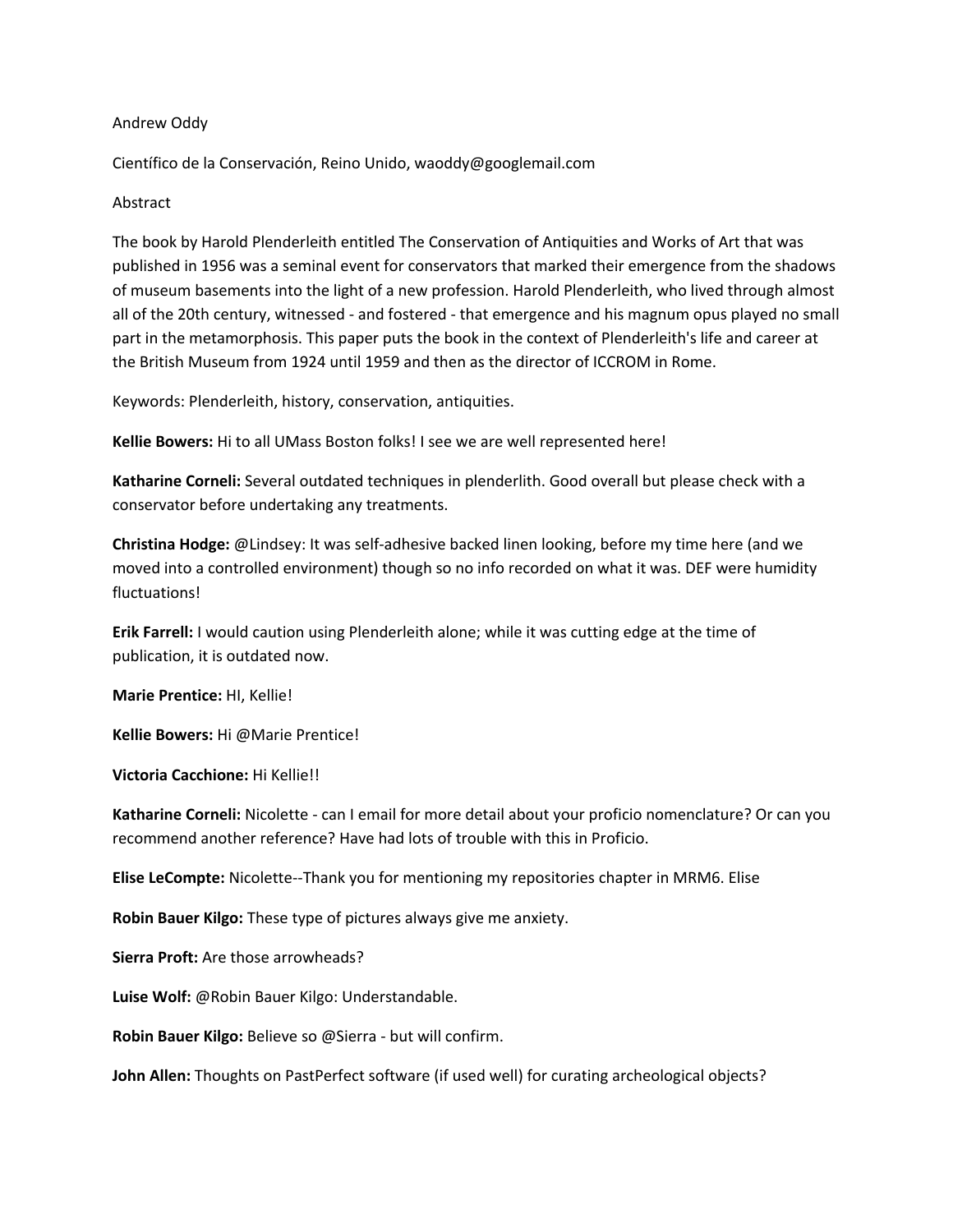**Sierra Proft:** @Robin oh thanks!

**Nandan Shastri:** Robin, may we expect from Nicolette some tips in realms of conservation of antiquities and other works of art during Corona pandemic and how to meet challenges?

**Tara Kennedy:** EXCELLENT presentation! Thank you so much!

**Jen Neuhaus:** VERY informative presentation! Thank You!

**Marie Prentice:** Projectile points!

**Audrey Malachowsky:** Wonderful presentation! Thank you

**Carolina Bastos:** Thanks for this great presentation and for the slides in pdf!

**Angela Neller:** It looks like a mix of projectile points, flakes, hammerstones, bifaces....

**Areta Vovk:** offer them as samples to CRM firms and universities..

**Luise Wolf:** Can I get a clarification of provenance and provenience? An art piece might a provenance (or a lack thereof), but does an archaeological artifact? And provenience--that refers to its location of origin, yes?

**Anna Richardson-Thomas:** Presentation was well done

Thanks for the wealth of Information

**Patrick Vance:** Many thanks...gained a whole new respect for the efforts of our curator! (I'm a Board Member)

**William Brown:** Great Presentation!

**Kelsey Perrigo:** Thank you!

**Missy Mikulecky:** great presentation - thank you!!!

**Michael Nagy:** In Florida you'll end up with a bunch of sharks teeth mixed in too

**Nandan Shastri:** Excellent presentation, dear Nicolette...will share recording with my colleagues from India in a WhatsApp Group: "Museovision."

**Katharine Corneli:** We have hundreds of unprovenience projectile points and artifacts in general....we try to accept the collections from so and so's grandfather for example, to foster good relations with the community. If someone brings in a recently collected one off...things are much more difficult. Thank you for that discussion.

**Kellie Bowers:** John Allen, we use pastperfect for all kinds of materials (not just archaeological) at my institution and we like it.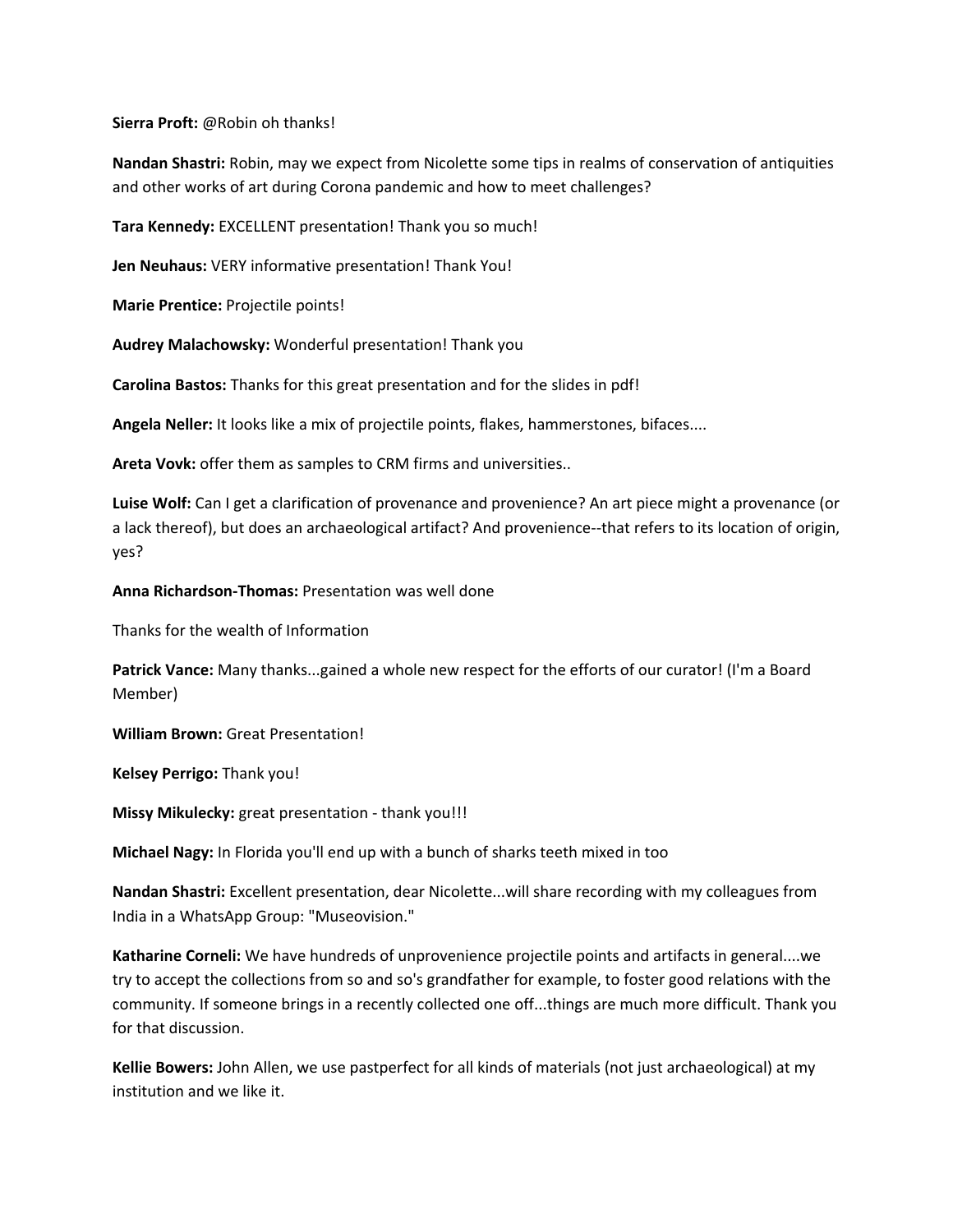**Elise LeCompte:** We do the same thing here at the Florida Museum of Natural History.

**Nancy McCarthy:** Indigenous objects aside – what about the rusty nails, and such that are uncatalogued, do you ever discard or rebury?

**John Allen:** Good to hear, Kellie and Elise. Thanks!

**Lindsey Williams:** @John, I've used PastPerfect for an archives/material collection and it was great for handling both documents and associated objects.

**Marie Prentice:** We have recently moved over to Axiell's Adlib. Very customizable and great customer support

**Molly Kamph:** I'm so happy that you touched on the archival aspects of archaeological collections! Have you or do you know of any other institutions that that specifically consult with archivists when curating archaeological archives? Also, do your your finding aids follow DACS (Describing Archives, A Content Standards) or are they more a general listing of the archival material and storage locations?

**Elise LeCompte:** My comment was in response to what Nicolette was saying--we try to educate when people come in with bags of unprovenienced material.

**John Allen:** Appreciate the insights, Lindsey. As a first time user, I sometimes get lost in it.

**Ingrid Neuman:** I thought that provenience is more about the location of the objects within the strata and the provenance is related to the ownership history.

**Elise LeCompte:** We actually use a customized version ReDiscovery:Proficio at the Florida Museum of Natural History.

**Luise Wolf:** Yes, thank you! Very helpful

**Michael Nagy:** @Ingrid - yes

**Lindsey Williams:** @John It's easy to get lost in most CMS programs - I've learned like 5 by now. Once you find your pattern of working, it'll get easier. :) good luck!

**Maria Martinez:** You also should also consider raw material provenance studies too.

**Katharine Corneli:** I remember because "provenance" sounds fancy and french like the louvre (eg. museums, collections, cabinets of curiosity)... provenience sounds a bit more rural... like archaeology. No judgement. Just a method that works for me.

**Victoria Sharp:** Archaeology and anthropology researchers use provenience to refer to the exact location or find spot of an artifact, a bone or other remains, a soil sample, or a feature within an ancient site, whereas provenance covers an object's complete documented history. Ideally, in modern excavations, the provenience is recorded in three dimensions on a site grid with great precision, and may also be recorded on video to provide additional proof and context.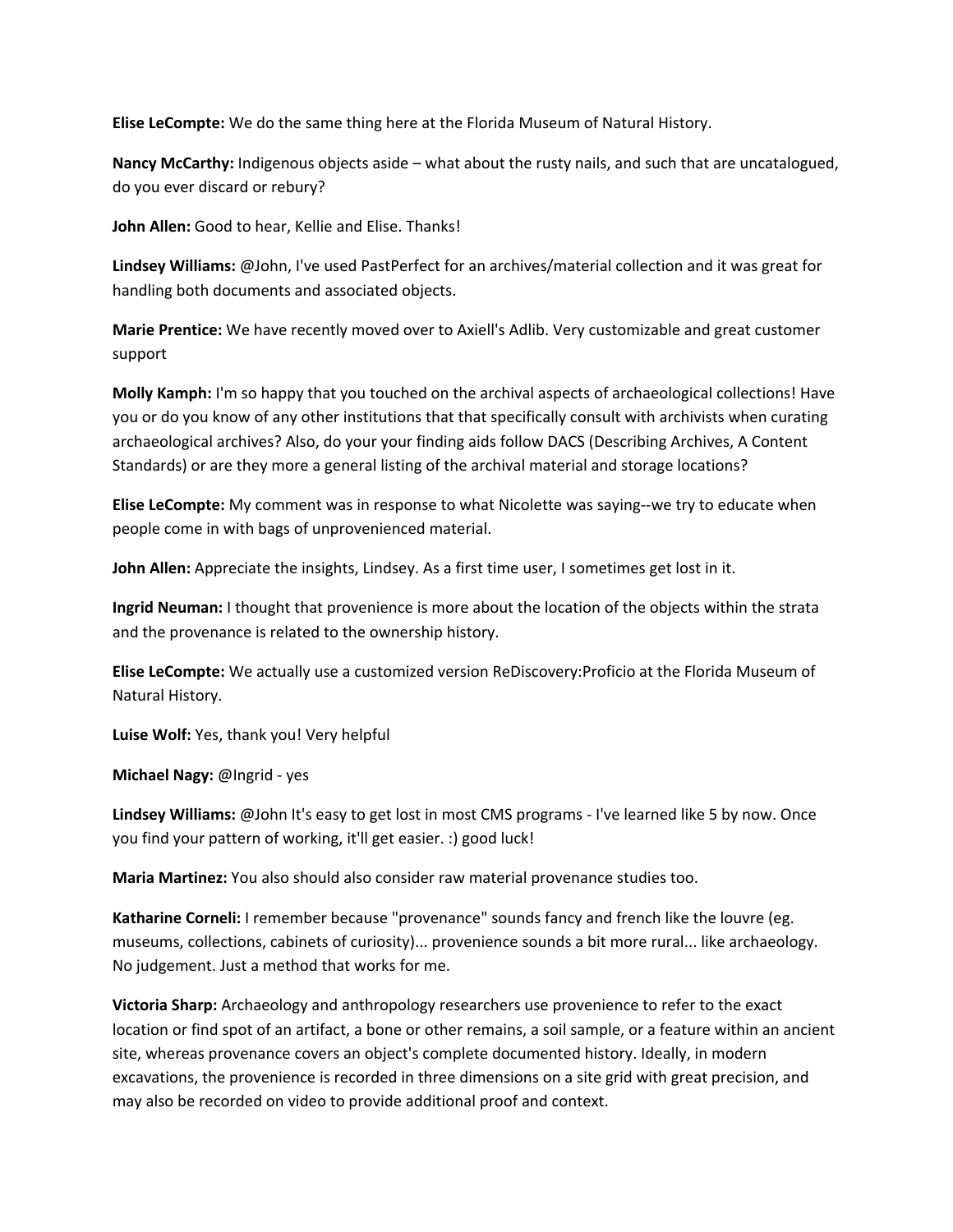Provenance - Wikipedia

en.wikipedia.org/wiki/Provenance

en.wikipedia.org/wiki/Provenance

**John Allen:** @Lindsey, I admire your "stick-to-it-iveness", having learned 5 programs!

**Jill Sommer:** @John, there are training CDs that you can purchase that are very helpful for new users.

**Tara Kennedy:** Buy your bags that pass the PAT test!

**Tara Kennedy:** YES! Food grade.

**John Allen:** Thankfully I have a good contact in PP Philadelphia, too.

**Marie Prentice:** What brand do you use at Beloit? ANd yes, it seems Ziploc bags in our legacy collections hold up better than so-called archival bags. Thank you!

**Michael Nagy:** Look out for the slip agents that are added to many "off the shelf" zip bags

**Mohamed Abbas:** the presenter talked about neglecting, theft and vandalism, all these agents made our job more difficult, especially here in Iraq

**Marie Prentice:** Thank you, Tara!

**Katharine Corneli:** It is my understanding you have to use proficio if you are a DOI repository...

**Jessica Bitter:** Yes, I'm NPS and we use the program for museum and archives cataloging

**Michael Hosking:** Yes it is, they are developing a cloud based version for the NPS and Department of the Interior now.

**Kevin Jenkins:** It must be difficult Mohamed!

**Katharine Corneli:** My previous comment comes from the DM 411

**Michael Hosking:** @ Katherine, you are supposed to but there are still parks and bureaus that do not, they still use Access and other Databases.

**Christina Hodge:** I'd also recommend checking out AAM report 2018 on ethnographic lexicons https://static1.squarespace.com/static/58a5dc6cb3db2b9edd19c676/t/5bf38530758d463e99935720/1 542686004821/CSAAM Lexicon Task Force\_ Final Report.pdf

**Katharine Corneli:** Right. As long as you can migrate INTO re:discovery I guess is what it says but we find it easiest just to use it as our main CMS

**Louise Ranger:** Michael Hosking - great to virtually meet you - hello from your colleagues in archaeology collections management for Parks Canada - your colleagues to the north.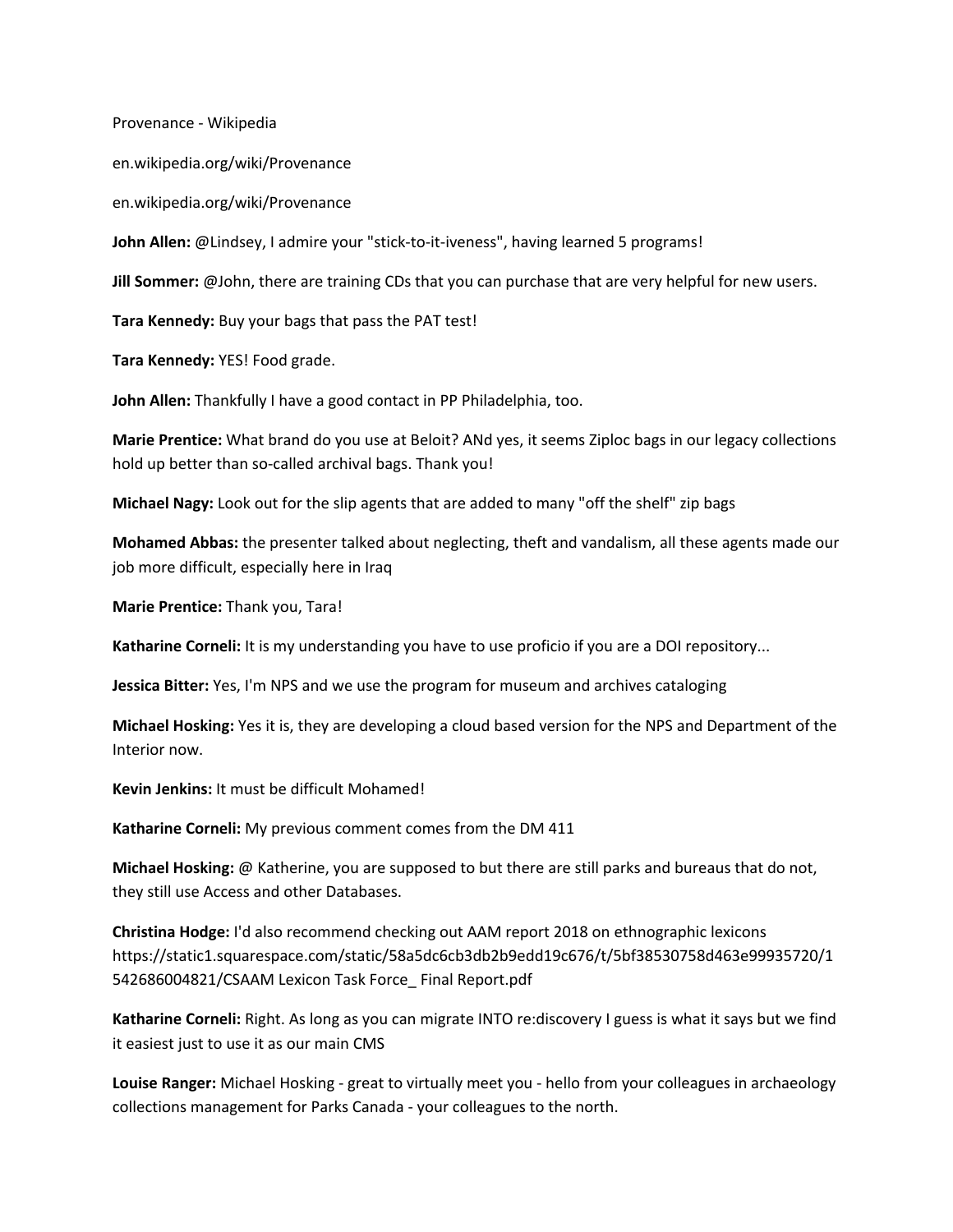## **Becca Merriman-Goldring:**

Thanks so much for sharing @Christina Hodge!

**Michael Hosking:** Louise, I have been to Ft. Malden (sp?) in Ontario (near Detroit, MI). Beautiful historic fort, nice exhibits. Nice to meet you too.

**Victoria Sharp:** I am currently cross training with my graduate work in anthropology/archaeology with my museum collections and registrar work

**Kellie Bowers:** Thank you @Christina Hodge.That looks helpful!

**Kevin Jenkins:** "Other Object Name" is a very useful field in any database!

**Tom Reitz:** I spent a summer excavating at Fort Malden and at the Naval Yards in Amherstburg ... many years ago!

**Claire Bennett:** Kevin Jenkins! Hello!

**Kevin Jenkins:** Hi Claire!!!! \*waves\*

**Victoria Sharp:** thank you!

**Claire Bennett:** also, agreed, love the "other object name"

**Katharine Corneli:** Hi Claire! From Price.

**Katharine Corneli:** And Becca! Hooray!

**Elizabeth Hale:** Hi Kevin!

**Becca Merriman-Goldring:** Hi Katy!

**Kevin Jenkins:** Hi Elizabeth!! My GOSH! It's old home week on here!

**Elizabeth Hale:** Great to see your name!

Hope all is well!

**Louise Ranger:** Michael - and Tom - great to hear. We are in the process of building a new facility so if you (or anyone) are in the Ottawa area. Currently slated to open sometime in 2024/5 make sure to connect with us if you are in this neck of the woods. And great question Tom!

**Angela Neller:** Field sampling. Federal collections are not allowed to be deaccessioned right now. There are no regulations promulgated.

**Colleen McGuire:** It's the KJ Fan club... hey Kevin!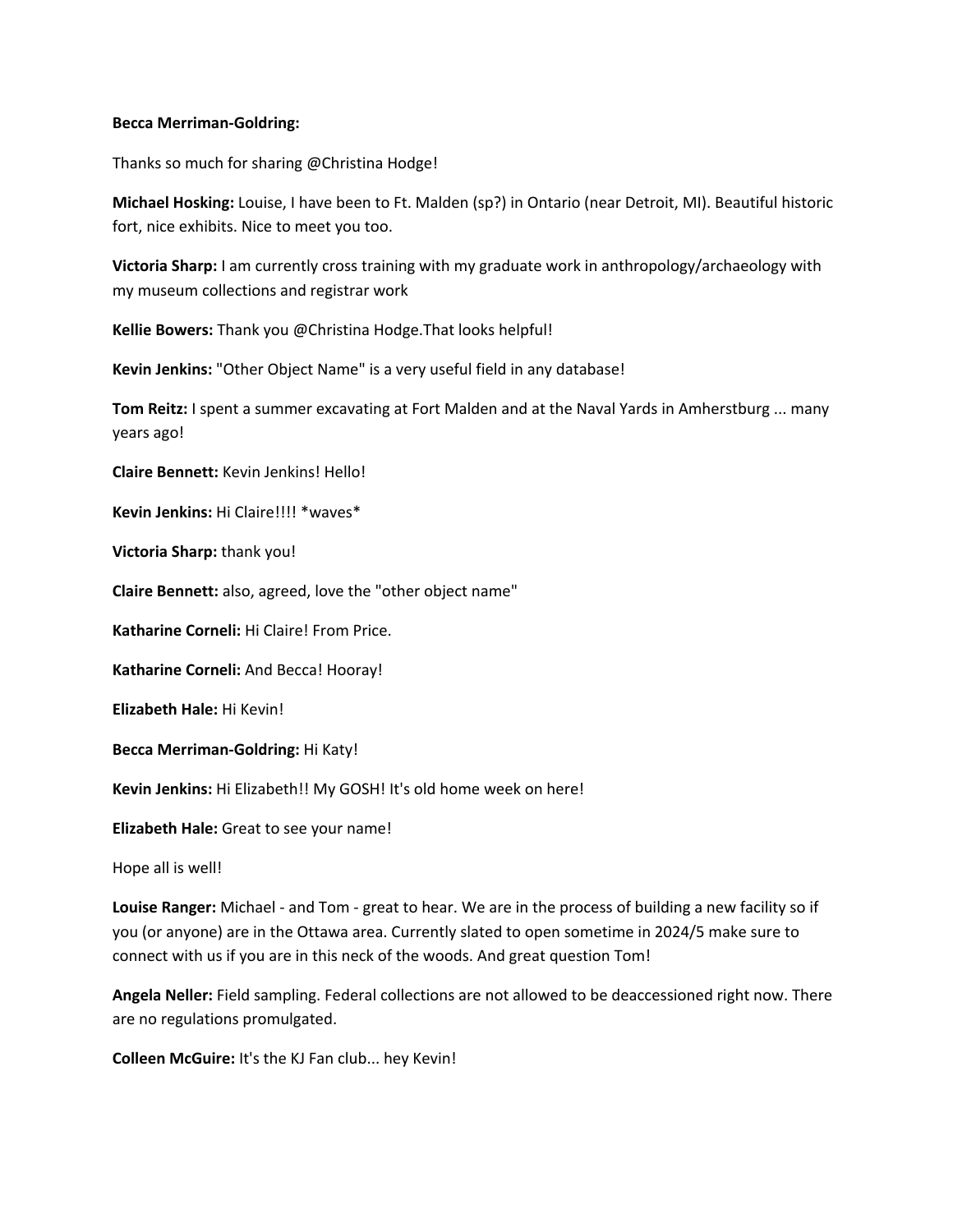**Tom Reitz:** Another good resource is The Containment of Heritage: Setting Limits to the Growth of Heritage in Ireland, by Pat Cooke.

**Maria Martinez:** Catch and Release is a good approach...this a part of Indigenous Archaeology

**Claire Bennett:** Check out: activecollections.org as well

**Katharine Corneli:** Yes. RE: historic "junk"....Don't collect it in the first place. Weigh or otherwise measure and leave it there. Hard to get that info to the archaeologists but if you have a curation agreement you can mention it there

**Kevin Jenkins:** Hi Colleen!!!

**Christina Hodge:** For historic archaeological collections management - including discard etc. - Society for Historical Archaeology is the place to go. See for example https://sha.org/conservation-facts/ ; https://sha.org/resources/curation-standards-guidelines/ and publications, webinars about collections care etc.

**Elise LeCompte:** The book is awesome too.

**Lindsay Neal:** Any guidance for ethical disposal of ivory?? Great presentation!

**Elise LeCompte:** Thanks, Robin! You're awesome too.

**John Allen:** Good discussion! I am working to convince people that our building is an archive, not an attic!

**Tom Reitz:** All the more reason, to just say NO to objects and collections that don't deserve to be preserved, whether they archaeological or not.

**John Allen:** @Tom, agree. The problem I face is what's already been collected, and convincing people some of it should be deaccessioned.

**Sierra Proft:** What was the official name of the book/article about how not every artifact is sacred?

**John Allen:** Nicely done! Excellent presentation and discussion.

**Jerry Howard:** Is your collection in completely curated state or do you sill have things to do?

**Angela Neller:** We follow the format that the USACE center for mandatory expertise in archaeological collections use for archival collections.

**Chakira Santiago:** Gracias , Thank You Excellent presentation!

**Lindsey Williams:** @Lindsay, there are some organizations (including US Fish and Wildlife) that will take legally owned ivory objects. I don't have specific experience, but I think that might be the most ethical as far as legality goes, There are always issue with disposal in general.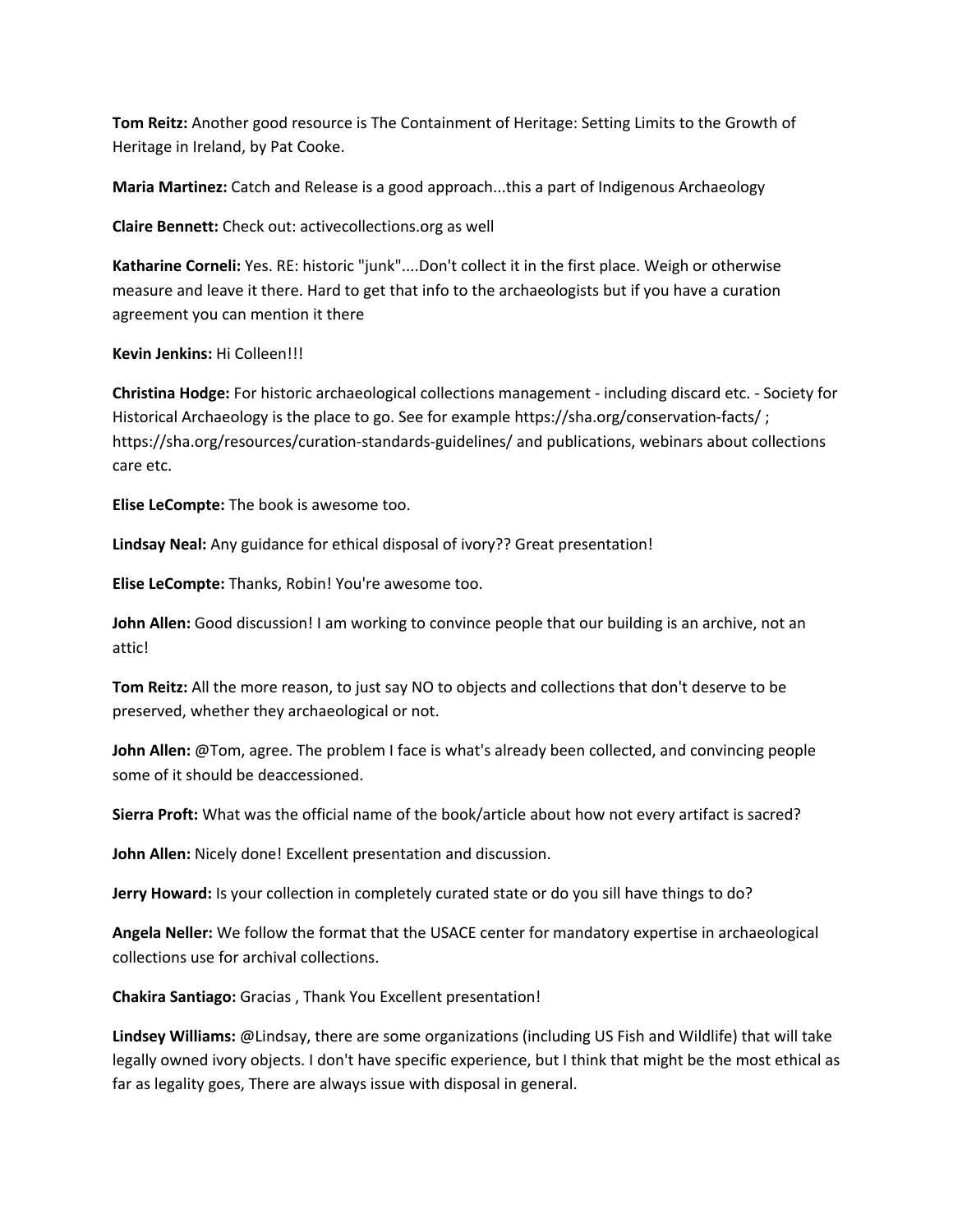**Elise LeCompte:** RE disposal of ivory. Once the official decision has been made to deaccession it, you can destroy it by breaking it apart or you can burn it. Many confiscated collections are burned when confiscated by officials in other countries. Check with USFWS here in the US for possible options. They may be able to take it from you, but I don't know for sure.

**Louise Ranger:** EXCELLENT presentation and discussions and feed!

**Louise Ranger:** Stay safe and healthy, everyone. **Jessica McPheters:** Thank you Nicolette!! **Matt Knight:** Thanks everyone! **Emily Pearce Seigerman:** Thank you! **Jennifer Christmas:** Thank you so much for your presentation!! **Angela Barker:** Thank you so much, this presentation was very helpful! **Tom Reitz:** thank you! **Erin Vigneau-Dimick:** thank you **Clifton Patrick:** Thanks! **Claire Bennett:** thanks! **Todd McMahon:** Thank you **Patricia Lissa:** Thank you **Katharine Corneli:** Wonderful. Thanks! **Leslie Freund:** Thank You! **Elise LeCompte:** Thank you so much Nicolette. Great presentation. **Alison Clark:** Thank you! **Maria Martinez:** Thank you! **Molly Kamph:** Thank you!! **Jessica McCall:** Thanks! **Janet Lundy:** Thank you! **Laurence Boudreau:** Merci! **Marie Prentice:** Great presentation, thanks!